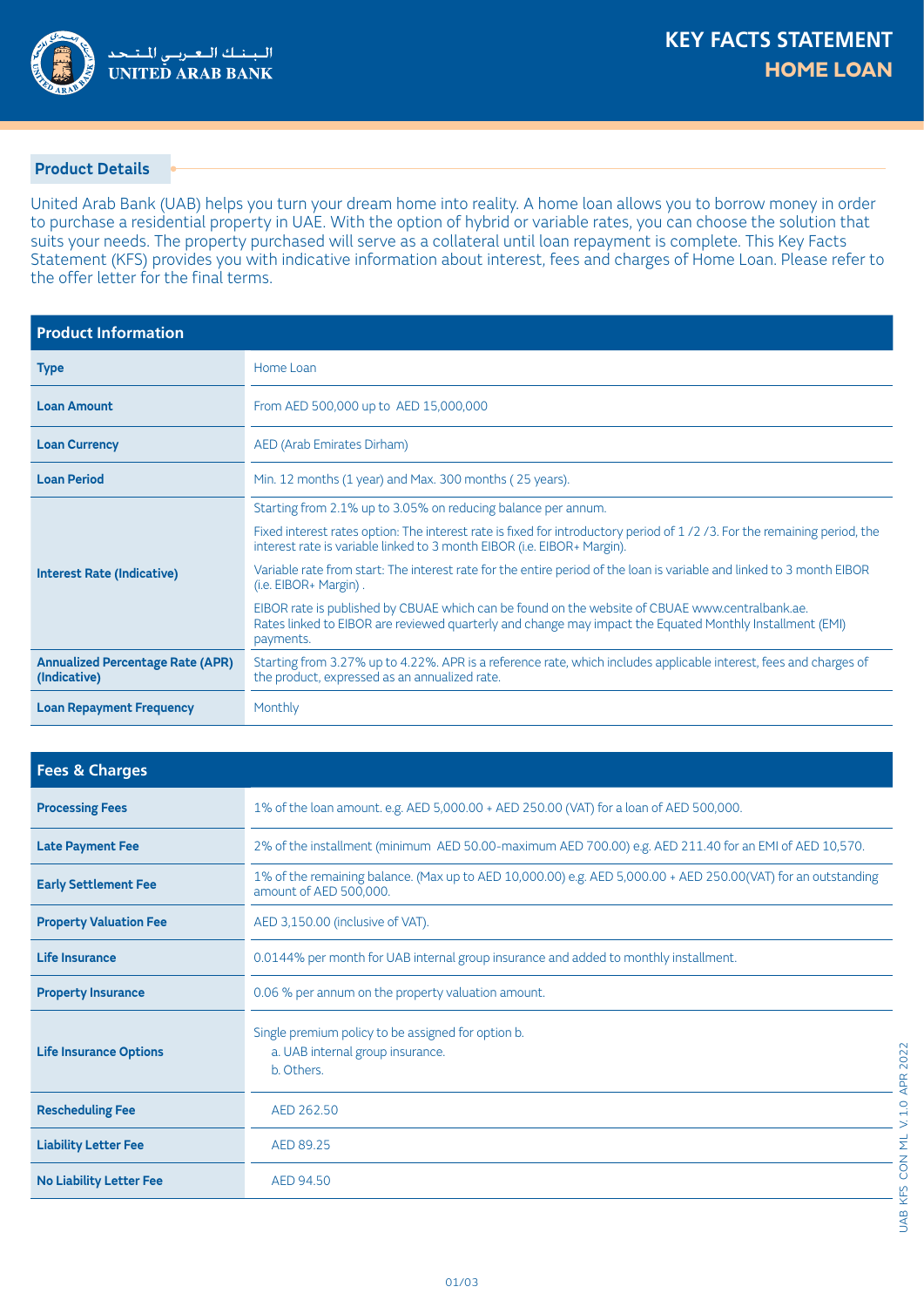

| <b>Illustration Example</b>                                                               |                                                                                                                                                                                                                                    |                                                                                                   |                            |  |  |  |
|-------------------------------------------------------------------------------------------|------------------------------------------------------------------------------------------------------------------------------------------------------------------------------------------------------------------------------------|---------------------------------------------------------------------------------------------------|----------------------------|--|--|--|
| <b>Fixed Interest Rates Option</b>                                                        |                                                                                                                                                                                                                                    |                                                                                                   |                            |  |  |  |
| <b>Loan Amount</b>                                                                        | AED 750,000.00                                                                                                                                                                                                                     | <b>Monthly EMI</b>                                                                                | AED 32,103.38              |  |  |  |
| <b>Number of Repayments</b>                                                               | 24 months                                                                                                                                                                                                                          | <b>Maturity Date</b>                                                                              | 05/03/2024                 |  |  |  |
| <b>Interest Rate</b>                                                                      | 2.60% fixed for 1 year followed by<br>Variable Rate (EIBOR+ Margin)                                                                                                                                                                | <b>Fixed Period</b>                                                                               | 1 year                     |  |  |  |
| <b>Months</b>                                                                             | <b>Principle Outstanding</b>                                                                                                                                                                                                       | <b>Interest</b>                                                                                   | <b>Principal Repayment</b> |  |  |  |
| Month-1                                                                                   | 719,521.62                                                                                                                                                                                                                         | 379.17 New Instruction                                                                            | 30,478.38                  |  |  |  |
| Month-2                                                                                   | 688,977.20                                                                                                                                                                                                                         | 1,558.96                                                                                          | 30,544.42                  |  |  |  |
| Month-3                                                                                   | 658,366.60                                                                                                                                                                                                                         | 1,492.78                                                                                          | 30,610.60                  |  |  |  |
| Month-4                                                                                   | 627,689.68                                                                                                                                                                                                                         | 1,426.46                                                                                          | 30,676.92                  |  |  |  |
| Month-5                                                                                   | 596,946.29                                                                                                                                                                                                                         | 1,359.99                                                                                          | 30,743.39                  |  |  |  |
| Month-6                                                                                   | 566,136.29                                                                                                                                                                                                                         | 1,293.38                                                                                          | 30,810.00                  |  |  |  |
| Month-7                                                                                   | 535,259.54                                                                                                                                                                                                                         | 1,226.63                                                                                          | 30,876.75                  |  |  |  |
| Month-8                                                                                   | 504,315.89                                                                                                                                                                                                                         | 1,159.73                                                                                          | 30,943.65                  |  |  |  |
| Month-9                                                                                   | 473,305.19                                                                                                                                                                                                                         | 1,092.68                                                                                          | 31,010.70                  |  |  |  |
| Month-10                                                                                  | 442,227.30                                                                                                                                                                                                                         | 1,025.49                                                                                          | 31,077.89                  |  |  |  |
| Month-11                                                                                  | 411,082.08                                                                                                                                                                                                                         | 958.16                                                                                            | 31,145.22                  |  |  |  |
| Month-12                                                                                  | 379,869.38                                                                                                                                                                                                                         | 890.68                                                                                            | 31,212.70                  |  |  |  |
| Variable period :1 year fixed followed by Variable Rate (EIBOR+ Margin) EMI AED 32,189.85 |                                                                                                                                                                                                                                    |                                                                                                   |                            |  |  |  |
| <b>Months</b>                                                                             | <b>Principle Outstanding</b>                                                                                                                                                                                                       | <b>Interest</b>                                                                                   | <b>Principal Repayment</b> |  |  |  |
| Month-1                                                                                   | 348,660.86                                                                                                                                                                                                                         | 981.33                                                                                            | 31,208.52                  |  |  |  |
| Month-2                                                                                   | 317,371.72                                                                                                                                                                                                                         | 900.71                                                                                            | 31,289.14                  |  |  |  |
| Month-3                                                                                   | 286,001.75                                                                                                                                                                                                                         | 819.88                                                                                            | 31,369.97                  |  |  |  |
| Variable Rate (EIBOR+ Margin) EMI AED 32,216.52                                           |                                                                                                                                                                                                                                    |                                                                                                   |                            |  |  |  |
| Month-4                                                                                   | 254,571.73                                                                                                                                                                                                                         | 786.5                                                                                             | 31,430.02                  |  |  |  |
| Month-5                                                                                   | 223,055.28                                                                                                                                                                                                                         | 700.07                                                                                            | 31,516.45                  |  |  |  |
| Month-6                                                                                   | 191,452.16                                                                                                                                                                                                                         | 613.4                                                                                             | 31,603.12                  |  |  |  |
| Variable Rate (EIBOR+ Margin) EMI AED 32,235.22                                           |                                                                                                                                                                                                                                    |                                                                                                   |                            |  |  |  |
| Month-7                                                                                   | 159,775.34                                                                                                                                                                                                                         | 558.40                                                                                            | 31,676.82                  |  |  |  |
| Month-8                                                                                   | 128,006.13                                                                                                                                                                                                                         | 466.01                                                                                            | 31,769.21                  |  |  |  |
| Month-9                                                                                   | 96,144.26                                                                                                                                                                                                                          | 373.35                                                                                            | 31,861.87                  |  |  |  |
| Variable Rate (EIBOR+ Margin) EMI AED 32,245.92                                           |                                                                                                                                                                                                                                    |                                                                                                   |                            |  |  |  |
| Month-10                                                                                  | 64,194.78                                                                                                                                                                                                                          | 296.44                                                                                            | 31,949.48                  |  |  |  |
| Month-11                                                                                  | 32,146.79                                                                                                                                                                                                                          | 197.93                                                                                            | 32,047.99                  |  |  |  |
| Month-12                                                                                  | 0.00<br>32,146.79<br>99.12                                                                                                                                                                                                         |                                                                                                   |                            |  |  |  |
| Total Schedule Interest for 2 years AED 20,657.25                                         |                                                                                                                                                                                                                                    |                                                                                                   |                            |  |  |  |
| <b>Product Requirements</b>                                                               |                                                                                                                                                                                                                                    |                                                                                                   |                            |  |  |  |
| <b>Account</b>                                                                            |                                                                                                                                                                                                                                    | UAB account is mandatory for this product.                                                        |                            |  |  |  |
| <b>Property Valuation</b>                                                                 | UAB approved property valuators will carry out the complete valuation process.                                                                                                                                                     |                                                                                                   |                            |  |  |  |
| <b>Lands Department Registration Document</b>                                             | Should be provided by the applicant.                                                                                                                                                                                               |                                                                                                   |                            |  |  |  |
| <b>Disbursal of Funds</b>                                                                 | Disbursal of funds depends on the fulfillment of UAB requirements e.g. Credit conditions, completion of documents, etc                                                                                                             |                                                                                                   |                            |  |  |  |
| <b>Security Cheque</b>                                                                    | Undated Security Cheque up to 120% of principle amount.                                                                                                                                                                            |                                                                                                   |                            |  |  |  |
| <b>Down Payment</b>                                                                       | Minimum 15% for UAE Nationals & 20% for Expatriats of the property cost.                                                                                                                                                           |                                                                                                   |                            |  |  |  |
|                                                                                           |                                                                                                                                                                                                                                    |                                                                                                   |                            |  |  |  |
| <b>Important Terms &amp; Conditions</b>                                                   |                                                                                                                                                                                                                                    |                                                                                                   |                            |  |  |  |
| <b>Change in Contact Details / Employer</b>                                               |                                                                                                                                                                                                                                    | The customer should inform UAB for any change in contact details, change in employment status etc |                            |  |  |  |
| <b>Change in Terms</b>                                                                    | UAB reserves the right to revise Terms & Conditions and Schedule of Charges. In case of any change, you will be<br>notified on your registered contact details 60 days prior to the change.                                        |                                                                                                   |                            |  |  |  |
| <b>Collateral</b>                                                                         | · First degree mortgage/ registration of the property in the name of UAB.<br>· Assignment of repayment sources.<br>. Life and Property Insurance policy in favor of UAB.                                                           |                                                                                                   |                            |  |  |  |
| <b>Third Party Disclosure</b>                                                             | UAB is obligated to share customer information with the designated Government Entities as per the applicable Bank<br>Terms & Conditions. In case of non payment, UAB can allocate a third party to recover the outstanding amount. |                                                                                                   |                            |  |  |  |
| <b>Cooling off Period</b>                                                                 | You have the right to cancel the facility by informing us in writing to info@uab.ae within 5 business days after<br>a the application form All applicable LIAR foot will apply from the 6th day opwards                            |                                                                                                   |                            |  |  |  |

signing the application form. All applicable UAB fees will apply from the 6th day onwards.